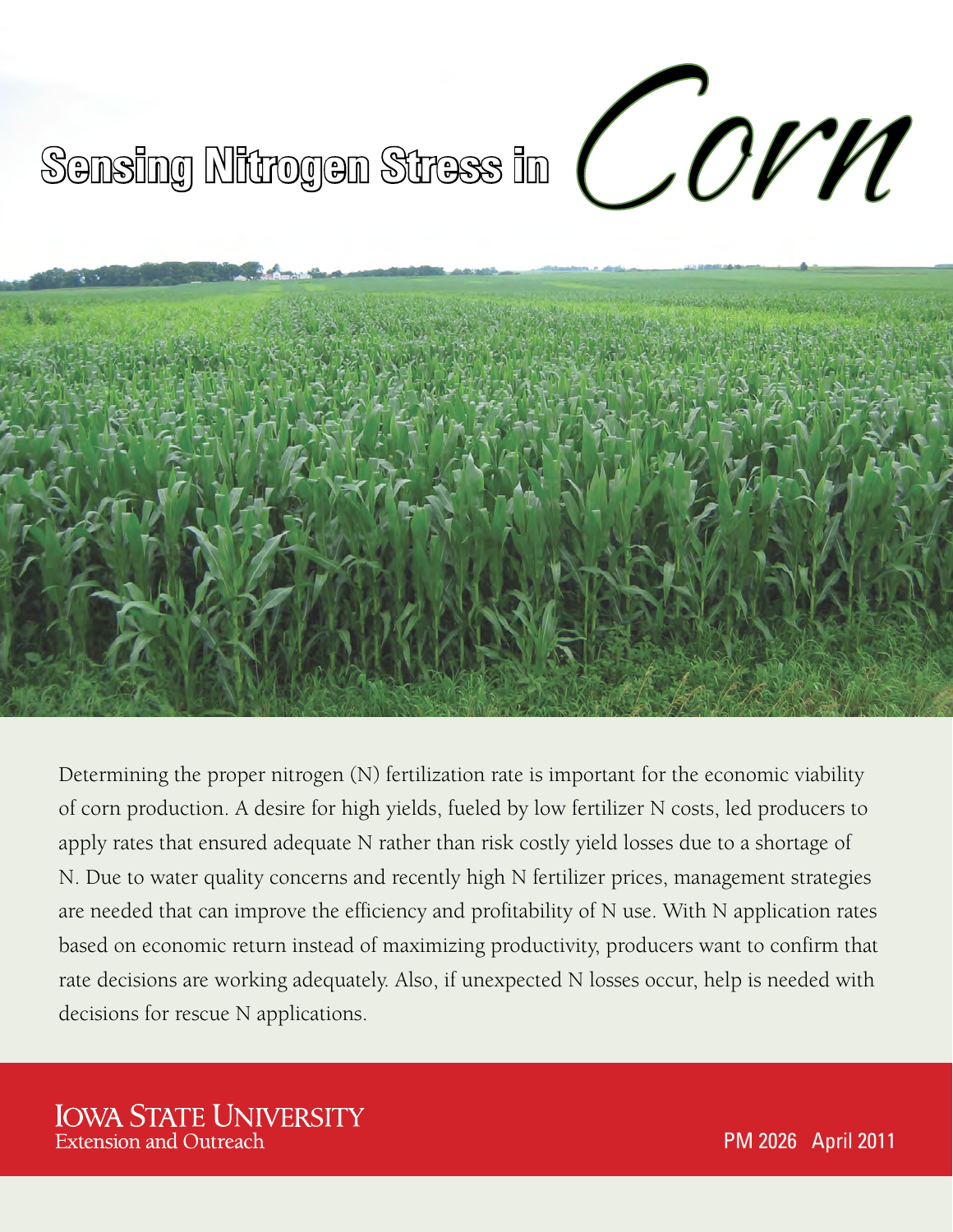Corn plant N sufficiency/stress sensing offers an approach to determine crop N status and manage in-season fertilizer N application. Adequate time remains after significant corn N uptake to make N rate decisions, apply N, and have the crop respond to that N. Various sensing tools are available, including the Minolta SPAD 502® chlorophyll meter (CM). This handheld device measures the greenness of corn leaves as reflected by the chlorophyll content and N status. The relationship between leaf greenness and N sufficiency is well documented. Corn plants will reach a maximum greenness with adequate N. When N stressed, the plant will be less green. The CM can detect N stress in corn, but cannot differentiate between adequate and excess N. The Minolta SPAD CM is highly portable and provides an instantaneous reading of the corn N status. Through N sufficiency/stress sensing, in-season N fertilization can connect N application to plant indication of N need each season.

# Procedure for Minolta SPAD Chlorophyll Meter Use



Each CM is provided with a calibration disc to ensure the meter is functioning properly. Always follow the CM use instructions. To collect a CM measurement, place a corn leaf between the sensors and hold the sensors together. Always place the top of the meter on the top side of the leaf. It is important to sample the same leaf on each plant at approximately the same spot on each leaf (halfway down the leaf from the tip to the base and halfway from the leaf edge to the midrib). Before tassel emergence, readings should be taken from the uppermost leaf that is fully collared (leaf collar fully visible around the stalk). If readings are collected at or after tassel emergence they should be taken from the leaf at the uppermost ear shoot.

Readings should be collected from many plants to account for sampling errors and natural color variation across leaves and between plants. The CM memory holds up to 30 sensor measurements. Pressing the CM "Average" button calculates an average of all sensor measurements. After collecting readings from 20 to 30 different plants, scroll back through the data display

to review measurements. Numbers significantly higher or lower than the expected range might distort the average CM reading, and can be deleted individually and replaced by re-sensing additional plants.

# Sensing and Nitrogen Application Timing

Corn takes up N rapidly beginning with the V8 growth stage. Since we want to detect and correct any N deficiency in time for adequate yield recovery, N stress sensing can begin at the V10 vegetative growth stage, and should be completed before tassel emergence, with preference closer to V10. To approach in-season N management in this way, high clearance equipment is needed to apply additional N. Applications should be completed before the silk emergence growth stage.

### Determining Needed Nitrogen



A CM reading is a unit-less value, and by itself does not adequately determine N sufficiency/stress. When CM readings are compared with readings from an adequately N fertilized reference area, however, we can evaluate corn N status relative to the "greenest" corn in the field.

| Table 1. Relative SPAD chlorophyll<br>meter (RCM) value and in-season N<br>application rate. |                                    |  |  |  |  |  |  |
|----------------------------------------------------------------------------------------------|------------------------------------|--|--|--|--|--|--|
| <b>Relative CM</b>                                                                           | N Rate                             |  |  |  |  |  |  |
| Value <sup>†</sup>                                                                           | to Apply <sup><math>1</math></sup> |  |  |  |  |  |  |
| RCM                                                                                          | Ib N/acre                          |  |  |  |  |  |  |
| < 0.88                                                                                       | 100                                |  |  |  |  |  |  |
| $0.88 - 0.92$                                                                                | 80                                 |  |  |  |  |  |  |
| $0.92 - 0.95$                                                                                | 60                                 |  |  |  |  |  |  |
| $0.95 - 0.97$                                                                                | 30                                 |  |  |  |  |  |  |
| > 0.97                                                                                       | n                                  |  |  |  |  |  |  |

 $^\dagger$  Readings taken from V10 to VT corn growth stages.

 $^{\ddagger}$  Suggested N rate limited to a maximum of 100 lb N/acre.

It is critical that each field have reference strips or areas. By adjusting (normalizing) CM sensor measurements to reflect the adequately fertilized N reference area, the user reduces the effects of other variables such as hybrid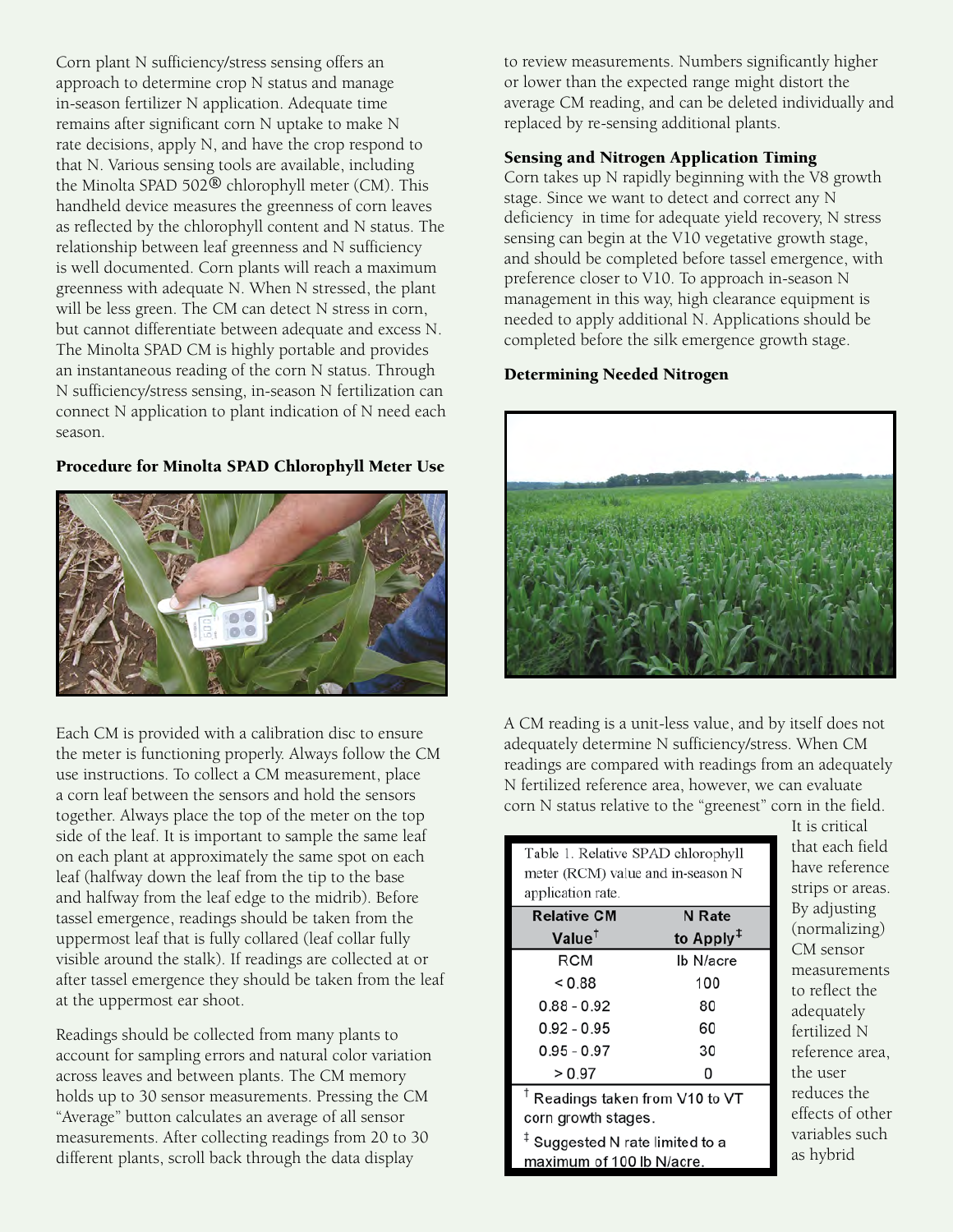differences or moisture stress. Reference strips or areas can be created by applying extra N (approximately 50 to 100 percent more than typically required for the rotation) at preplant or early sidedress. Enough reference strips are needed to characterize differing field areas. To normalize the CM readings, take the average CM reading of the corn in the area of interest and divide this number by the average CM reading of the reference strip closest to that area (see example field diagram). This normalized value gives you the relative CM (RCM) value. Then use Table 1 to determine how much, if any, additional N is needed.

The N rate suggestions in Table 1 were determined from six years of trials in Iowa where the optimal N rate was determined for each trial. The RCM value is plotted versus the difference of each N rate from the optimal rate. This relationship is graphed in Figure 1, and is similar for continuous and rotated corn. Note that RCM



values decline below optimal N. However, RCM values are similar with slightly deficient N, adequate N, and excess N. This makes it difficult to determine in-season N need when N deficiency is slight. Research has shown that in-season N applications may be suggested by RCM when the N deficiency appears slight, but yield response indicates the in-season N is not always needed.

Therefore, the decision process (RCM) outlined here is somewhat conservative with slight deficiency; that is, some N may be applied when none is needed. If you are uncertain how to proceed, an advantage of the handheld meter is that you can take more readings, see the distribution of N stress across the field (distribution of RCM values), refer to the N response in Figure 1, and make your own decision whether to add more N.

### Example Field

Below is a layout for a field with two adequately N fertilized reference strips. The numbers in the diagram are average CM readings from 20 to 30 plants in that area of the field. Each field-length strip is split into five zones to illustrate variability within a field. Areas A and B are fairly uniform in soil and management practice, however, area C has a manure application history. Calculating the RCM values and determining additional N need by using Table 1, we see the importance of multiple reference strips to account for dissimilar soils and management history (for example, field areas with a history of manure application).

According to Table 1, field areas A and B would get an additional 60 pounds N/acre applied in-season, while field area C requires no additional N.

| <b>Example Field Diagram</b> |                                   |        |                  |  |         |        |                  |  |         |        |  |  |
|------------------------------|-----------------------------------|--------|------------------|--|---------|--------|------------------|--|---------|--------|--|--|
| A                            | <b>Com Row Direction in Field</b> |        |                  |  |         |        |                  |  |         |        |  |  |
|                              | $\mathbf{A}$                      |        | <b>Reference</b> |  |         | в      | <b>Reference</b> |  | с       |        |  |  |
|                              | Reading (RCM)                     |        | Reading          |  | Reading | (RCM)  | <b>Reading</b>   |  | Reading | (RCM)  |  |  |
|                              | 55.6                              | (0.92) | 60.4             |  | 55.2    | (0.89) | 61.8             |  | 60.2    | (0.97) |  |  |
|                              | 56.9                              | (0.95) | 59.8             |  | 55.0    | (0.93) | 59.3             |  | 58.8    | (0.99) |  |  |
|                              | 53.3                              | (0.86) | 61.8             |  | 57.0    | (0.91) | 62.3             |  | 59.8    | (0.96) |  |  |
|                              | 60.1                              | (1.01) | 59.5             |  | 59.1    | (0.99) | 59.9             |  | 60.6    | (1.01) |  |  |
|                              | 56.0                              | (0.93) | 60.3             |  | 55.5    | (0.90) | 61.7             |  | 59.1    | (0.96) |  |  |
| Average<br>for Each<br>Area  | 56.4                              | (0.93) | 60.4             |  | 56.4    | (0.92) | 61.0             |  | 59.7    | (0.98) |  |  |
|                              |                                   |        |                  |  |         |        |                  |  |         |        |  |  |

RCM (relative) values:

Average for Area A:  $56.4 \div 60.4 = 0.93$ Average for Area B:  $56.4 \div 61.0 = 0.92$ Average for Area C: 59.7 ÷ 61.0 = 0.98